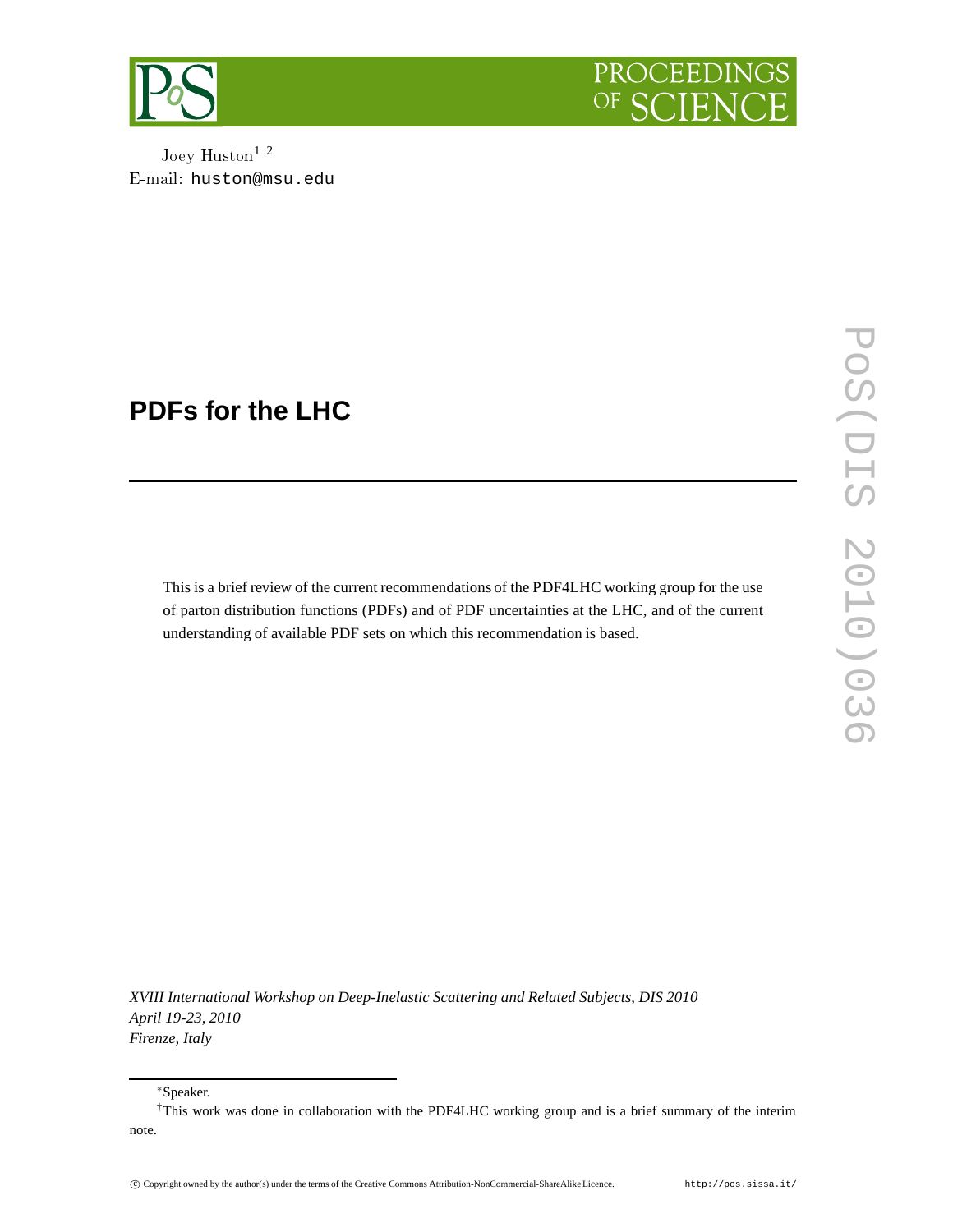## **1. Introduction**

The LHC experiments are currently producing cross sections from the 7 TeV data, and thus need accurate predictions for these cross sections and their uncertainties at NLO and NNLO. Crucial to the predictions and their uncertainties are the parton distribution functions (PDFs) obtained from global fits to data from deep-inelastic scattering, Drell-Yan and jet data. A number of groups have produced publicly available PDFs using different data sets and analysis frameworks. It is one of the charges of the PDF4LHC working group  $1$  to evaluate and understand differences among the PDF sets to be used at the LHC, and to provide a protocol for both experimentalists and theorists to use the PDF sets to calculate central cross sections at the LHC, as well as to evaluate their PDF uncertainty. A note is being prepared, intended to be an interim summary of our level of understanding as the first LHC cross sections at 7 TeV are being produced. This talk was a brief summary of the studies in that note. The note will appear on the PDF4LHC website.

For the purpose of increasing our quantitative understanding of the similarities and differences between available PDF determinations, a benchmarking exercise between the different groups was performed. This exercise was very instructive in understanding many differences in the PDF analyses: different input data, different methodologies and criteria for determining uncertainties, different ways of parametrising PDFs, differenz number of parametrized PDFs, different treatments of heavy quarks, different perturbative orders, different ways of treating  $\alpha_s$  (as an input or as a fit parameter), different values of physical parameters such as <sup>α</sup>*<sup>s</sup>* itself and heavy quark masses, and more. This exercise was also very instructive in understanding where the PDFs agree and where they disagree: it established a broad agreement of PDFs (and uncertainties) obtained from data sets of comparable size and it singled out relevant instances of disagreement and of dependence of the results on assumptions or methodology.

## **2. The PDF4LHC benchmarks**

A benchmarking exercise was carried out to which all PDF groups were invited to participate. This exercise considered only the most up to date published versions of NLO PDFs from 6 groups: ABKM09 [1], [2], CTEQ6.6 [3], GJR08 [4], HERAPDF1.0 [5], MSTW08 [6], NNPDF2.0 [7]. The benchmark cross sections were evaluated at NLO at both 7 and 14 TeV. The interim note contains only the 7 TeV predictions.

All of the benchmark processes were to be calculated with the following settings:

- 1. at NLO in the *MS* scheme; in 5-flavor quark schemes, with the definition of the scheme to be specified by each group
- 2. at 7 and 14 TeV; for the central value predictions, and for  $\pm 68\%$  and  $\pm 90\%$  c.l. PDF uncertainties
- 3. with and without the  $\alpha_s$  uncertainties, with the prescription for combining the PDF and  $\alpha_s$ errors to be specified; repeating the calculation with a central value of  $\alpha_s(m_Z)$  of 0.119

<sup>1</sup>wiki.terascale.de/index.php?title=PDF4LHC\_WIKI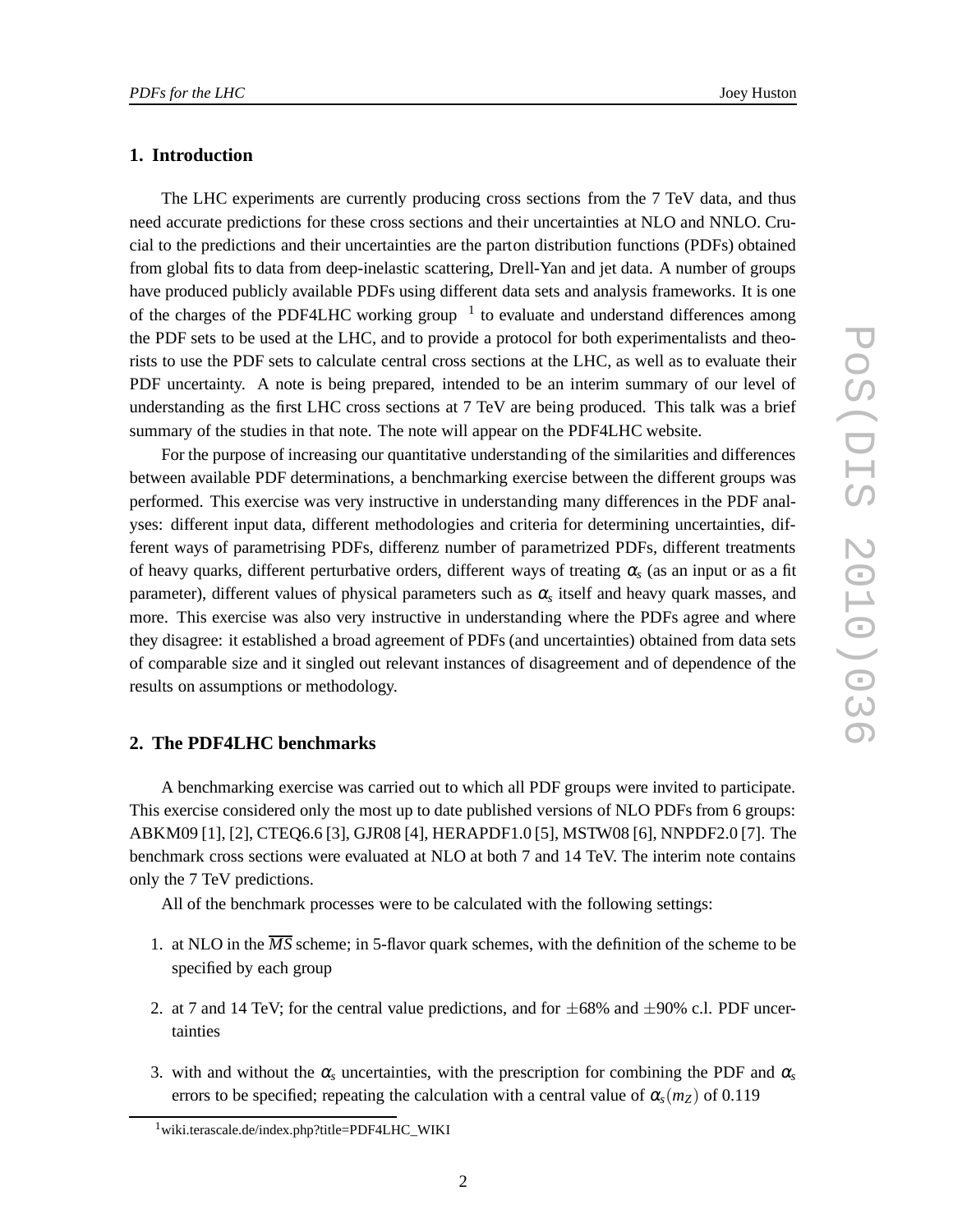To provide some standardization, a gzipped version of MCFM5.7 [8] was prepared by John Campbell, using the specified parameters and exact input files for each process. It was allowable for other codes to be used, but they had to be checked against the MCFM output values.

The processes included in the benchmarking exercise are given below.

- 1. *W*+,*W*<sup>−</sup> and *Z* cross sections and rapidity distributions including the cross section ratios  $W^+/W^-$  and  $(W^++W^-)/Z$  and the *W* asymmetry as a function of rapidity ( $[W^+(y)$  −  $W^{-}(y)/[W^{+}(y) + W^{-}(y)]$ . The following specifications were made for the *W* and *Z* cross sections:
	- (a)  $m_Z = 91.188$  GeV;  $m_W = 80.398$  GeV
	- (b) zero width approximation used
	- (c)  $G_F$ =0.116637 X 10<sup>-5</sup> $GeV^{-2}$ ;  $sin^2\theta_W = 0.2227$ ; other EW couplings derived using tree level relations
	- (d)  $BR(Z \rightarrow ll) = 0.03366$ ;  $BR(W \rightarrow lV) = 0.1080$
	- (e) CKM mixing parameters from Eq. 11.27 of the PDG2009 CKM review
	- (f) scales:  $\mu_R = \mu_F = m_Z$  or  $m_W$
- 2.  $gg \rightarrow Higgs$  total cross sections at NLO The following specifications were made for the Higgs cross section.
	- (a)  $m_H = 120$ , 180 and 240 GeV
	- (b) zero Higgs width approximation, no branching ratios taken into account
	- (c) top loop only, with  $m_{top} = 171.3$  GeV in  $\sigma_o$ ; scales:  $\mu_R = \mu_F = m_{Higgs}$
- 3. *tt*¯ cross section at NLO
	- (a)  $m_{top} = 171.3 \text{ GeV}$
	- (b) zero top width approximation, no branching ratios; scales:  $\mu_R = \mu_F = m_{top}$

The cross sections chosen are all important cross sections at the LHC, for standard model benchmarking for the case of the *W*,*Z* and top cross sections, and discovery potential for the case of the Higgs cross sections. Both  $q\bar{q}$  and *gg* initial states are involved. The NLO *W* and *Z* cross sections have a small dependence on the value of  $\alpha_s(m_z)$ , while the dependence is sizeable for both  $t\bar{t}$  and Higgs production. The  $q\bar{q}$  and *gg* PDF luminosities, plotted as a function of  $\sqrt{\hat{s}/s}$ , have different behavior for the different PDF groups. For example, the CTEQ6.6 and HERAPDF1.0 luminosities tend to be higher at low masses for both initial states than MSTW2008 and NNPDF2.0. The relative behaviors also differ at high mass as well. For masses around the  $W/Z$  boson mass, the  $q\bar{q}$  luminosities are relatively close to each other, leading to similar predictions for *W* and *Z* cross sections at 7 TeV. The *one*−*sigma* error bands for the CTEQ6.6, MSTW2008 and NNPDF2.0 predictions overlap. There is a larger spread of predictions for  $t\bar{t}$  and Higgs boson production (for masses of 120, 180 and 240 GeV), both due to the variations of the *gg* luminosities and to the different values of  $\alpha_s(m_Z)$  assumed in the different global analyses. In this case, better agreement is obtained if the predictions are shifted to a common value of  $\alpha_s$ . More details are available in the slides and will be available in the note.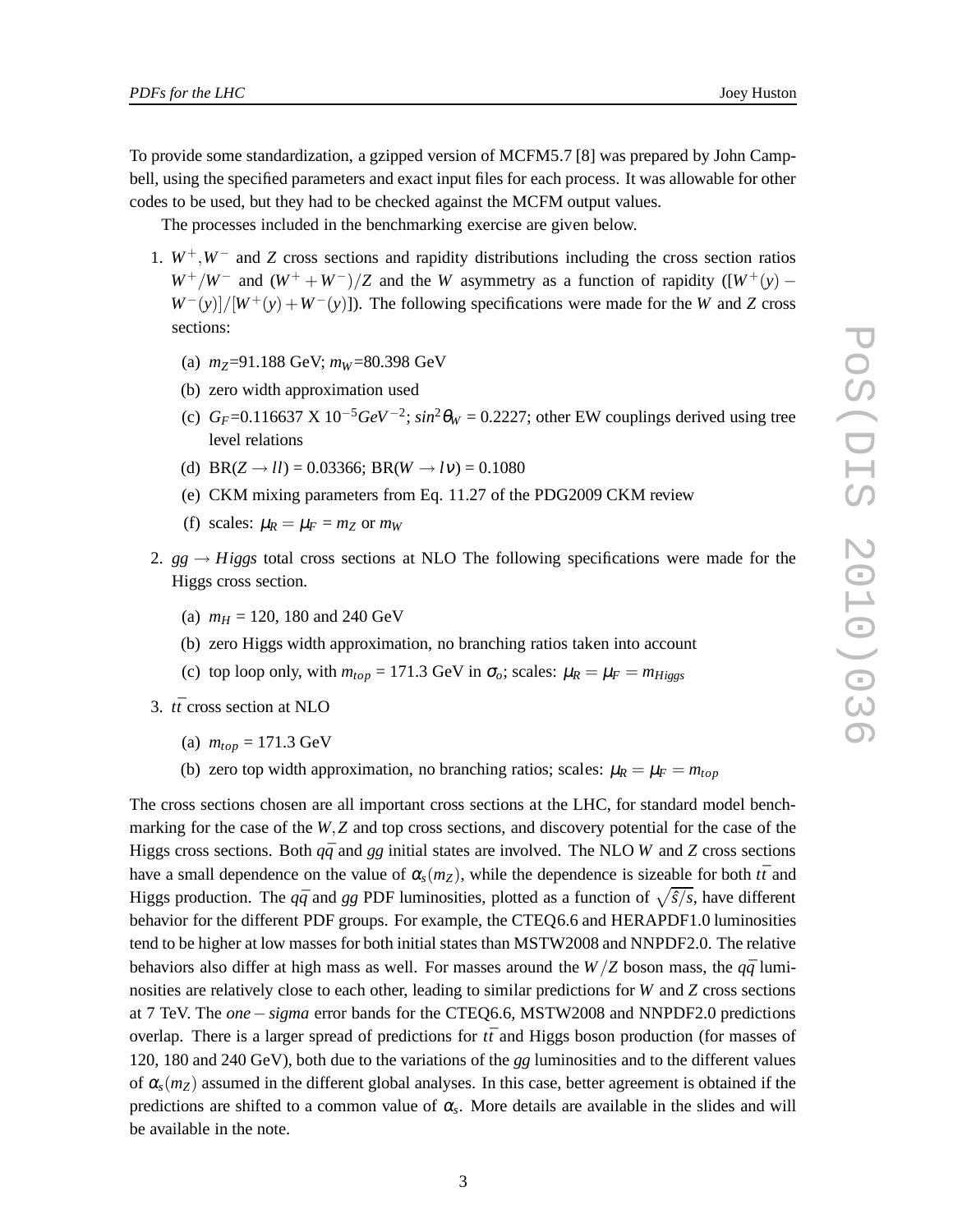## **3. The PDF4LHC recommendation**

#### **3.1 NLO prescription**

At NLO, the recommendation is to use (at least) predictions from the CTEQ6.6, MSTW2008 and NNPDF2.0 PDFs. There is a desire to keep the number of PDFs recommended for the prescription to a reasonable size, and the predictions from these three PDFs are in reasonable (but not exact) agreement with each other for most of the relevant LHC observables. There are a few caveats. Neither the CTEQ6.6 nor the MSTW2008 PDF sets use the new combined very accurate HERA data sets, which are instead used by NNPDF2.0 (updates of the CTEQ (CT10 [9]) and MSTW  $^2$  PDFs will include them). The NNPDF2.0 set does not use a general-mass variable flavor number scheme (the NNPDF2.1 PDF set, which does use a general-mass variable flavor number scheme is currently being finalized  $3$ ), but the alternative method which NNPDF use for determining PDF uncertainties provide important independent information.

Other PDF sets, GRJ08, ABKM09 and HERAPDF1.0 are useful for cross checks and specific studies. For example, HERAPDF1.0 allows a study of the theoretical uncertainties related to the charm mass treatment. The  $\alpha_s$  uncertainties (for the PDFs) can be evaluated by taking a range of  $\pm 0.0012$  for 68% c.l. (or  $\pm 0.002$  for 90% c.l.) from the preferred central value for CTEQ and NNPDF. The total  $PDF+\alpha_s$  uncertainty can then be evaluated by adding the variations in PDFs due to  $\alpha_s$  uncertainty in quadrature with the fixed  $\alpha_s$  PDF uncertainty (shown to correctly incorporate correlations in the quadratic error approximation) or, for NNPDF, more efficiently taking a gaussian distribution of PDF replicas corresponding to different values of <sup>α</sup>*<sup>s</sup>* . For MSTW the PDF+<sup>α</sup>*<sup>s</sup>* uncertainties should be evaluated using their prescription which better accounts for correlations between the PDF and  $\alpha_s$  uncertainties when using the MSTW dynamical tolerance procedure for uncertainties. Adding the  $\alpha_s$  uncertainty in quadrature for MSTW can be used as a simplification but generally gives slightly smaller uncertainties. So the prescription for NLO is as follows:

• For the calculation of uncertainties at the LHC, use the envelope provided by the central values and  $PDF+\alpha_s$  errors from the MSTW08, CTEQ6.6 and NNPDF2.0 PDFs, using each group's prescriptions for combining the two types of errors. We propose this definition of an envelope because the deviations between the predictions are as large as their uncertainties. As a central value, use the midpoint of this envelope. We recommend that a 68%c.l. uncertainty envelope be calculated and the  $\alpha_s$  variation suggested is consistent with this. Note that the CTEQ6.6 set has uncertainties and  $\alpha_s$  variations provided only at 90%c.l. and thus their uncertainties should be reduced by a factor of 1.645 for 68%c.l.. Within the quadratic approximation, this procedure is completely correct.

#### **3.2 NNLO prescription**

At NNLO, base predictions on the most widely used NNLO PDF, MSTW2008. There seems to be no reason to believe that the spread in predictions of the global fits, i.e. MSTW, CTEQ and NNPDF, will diminish significantly at NNLO compared to NLO, where this spread was somewhat bigger than the uncertainty from each single group. Hence, at NNLO the uncertainty obtained from

<sup>&</sup>lt;sup>2</sup>The MSTW presentation at the DIS 2010 workshop [10] can be consulted to assess the effects of these data.

<sup>&</sup>lt;sup>3</sup>The NNPDF presentation at the DIS 2010 workshop [11] can be consulted to assess the effects of these corrections.